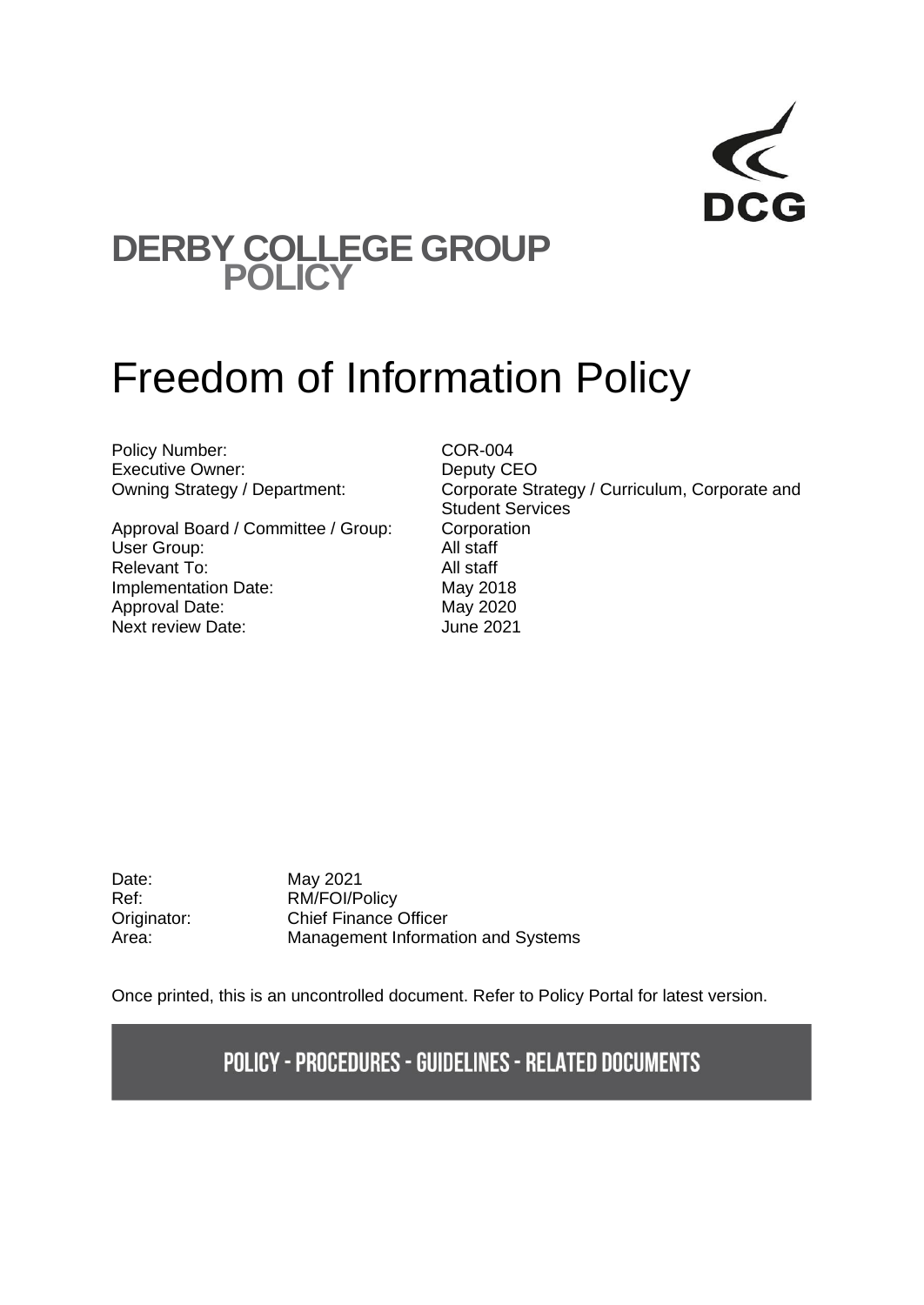### **Policy Accountability and Implementation**

Policy Title:<br>
Policy Author / Reviewers:<br>
Chief Finance Officer<br>
Chief Finance Officer Policy Author / Reviewers: Policy Implementation: Chief Finance Officer Policy Monitoring and Compliance: Chief Finance Officer Policy Review Timeline: Annual

#### Synopsis:

To raise awareness of the Freedom of Information Act and ensure all College staff adhere to the correct procedure when Freedom of Information Requests are made

### **Policy Classification and Publication**

#### **Classification**

• Essential Authority (EA)

#### **Publication**

- Intranet Policy portal
- Student VLE (Moodle)
- Website

#### **Empowering/related legislative and/or authoritative references:**

Freedom of Information Act 2000

#### **Impact Assessment reference:** NA

### **Periodic Policy Review / Change History**

*Note: Please make it clear if change/review relates to procedures, guidelines and associated documents only or it is a rational for a new or substantive policy review*

| Version       | <b>Reviewed /</b><br><b>Modified by:</b> | <b>Change History</b>                                                                                                                                                                                                 | <b>Advisory</b><br>committee /<br>groups or<br>specialists | <b>Review /</b><br><b>Meeting</b><br>Date/s |
|---------------|------------------------------------------|-----------------------------------------------------------------------------------------------------------------------------------------------------------------------------------------------------------------------|------------------------------------------------------------|---------------------------------------------|
|               | Clerk to the<br>Corporation              | <b>New Policy</b>                                                                                                                                                                                                     | <b>GDPR Steering</b><br>Group                              | May 2018                                    |
| $\mathcal{P}$ | Clerk to the<br>Corporation (RM)         | Policy review – minor changes to terminology, updating related<br>document links, cross reference to the Data Protection Act 2018<br>(page 6) and defining the difference between FOI and Subject<br>Access requests. | Corporation                                                | May 2019                                    |
| 3             | Clerk to the<br>Corporation (RM          | Reviewed, no changes                                                                                                                                                                                                  |                                                            | May 2020                                    |
| 4             | <b>Chief Finance</b><br>Officer          | Reviewed and amended Appendix B – Freedom of Information<br>Request Form to delete personal data not required for the<br>purposes of a Freedom of Information Request.                                                |                                                            | May 2021                                    |
|               |                                          |                                                                                                                                                                                                                       |                                                            |                                             |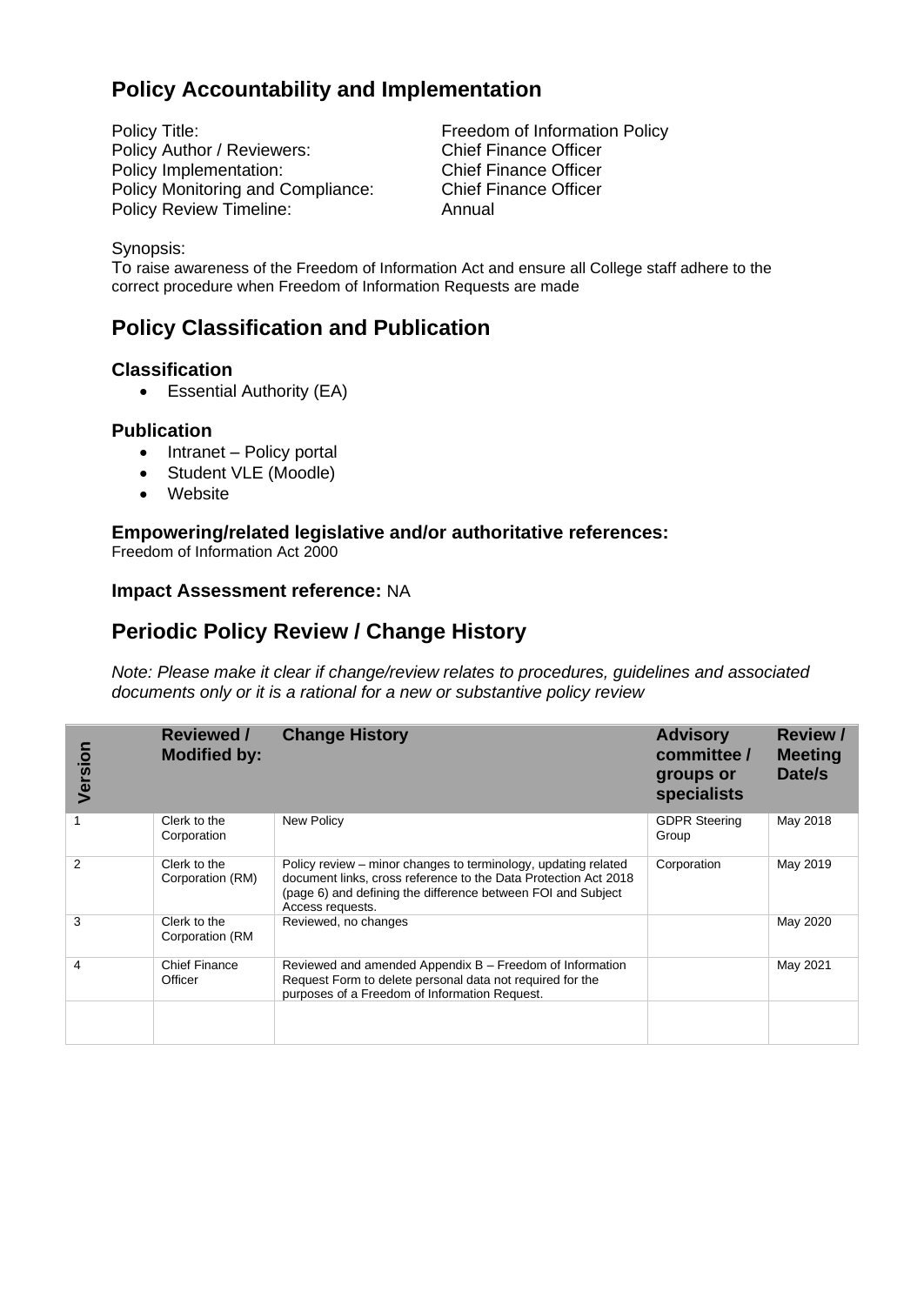### **1. POLICY STATEMENT**

As a public authority, DCG has a legal obligation under the *Freedom of Information Act 2000* (Act) to provide information they hold to anyone who requests it, subject to certain exemptions.

This document provides the policy framework to ensure anyone wishing to make a request understands how to do so and that any requests are handled in accordance with applicable data protection laws.

### **2. DEFINITIONS**

A Freedom of Information Request is a request for any recorded information held by a public authority in England, Wales or Northern Ireland. It includes printed documents, computer files, letters, e-mails photographs and sound or video recordings.

The Freedom of Information Act 2000 (Act) gives anyone the right to ask any public sector organisation for all the recorded information they have on any subject.

Anyone can make a request for information – there are no restrictions on age, nationality or where someone lives.

Any request should be responded to, by DCG, within 20 working days.

### **3. PRINCIPLES**

This policy will be published on the DCG website and all employees will have a duty to comply with any Freedom of Information requests and the deadlines outlined by the Freedom of Information Officer.

Third parties who hold information on behalf of the Group must be made aware of the Group's Freedom of Information Act obligations and that information may need to be disclosed.

### **4. SCOPE AND LIMITATIONS**

Some sensitive information might not be available to members of the public, for example where an absolute exemption or other qualified exemption applies, together with a public interest reason for not releasing the data. The Freedom of Information Officer will advise on this.

It does not relate to Environmental Information, which is covered by the Environmental Information Regulations 2004. These are also dealt with by the Freedom of Information Officer.

It does not cover personal data requests, which are covered by the Data Protection Act 2018 and outlined in the Data Protection Policy.

### **5. RESPONSIBILITIES**

The Executive Owner of this Policy is the Deputy Chief Executive.

The Freedom of Information Officer is responsible for providing guidance relating to Freedom of Information and promoting compliance with this Policy to ensure the easy, appropriate and timely response to all Freedom of Information requests, indicating whether the College holds the information of the description specified in the request.

Everyone has a responsibility for what information they record and how they record it.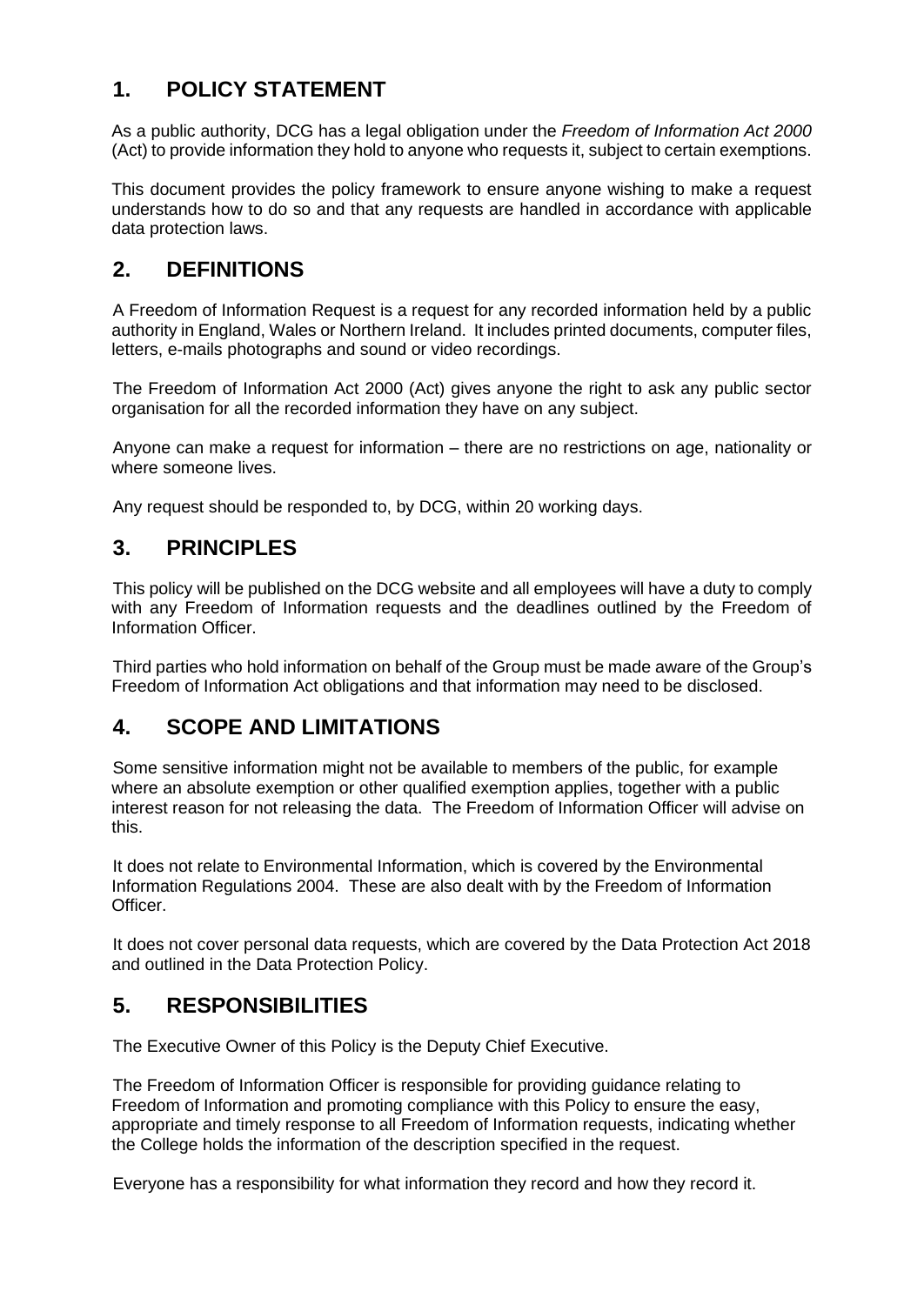### **6. IMPLEMENTATION ARRANGEMENTS**

The Policy has been impact assessed. Notification of the policy and procedure will be available on the DCG intranet and on the Group website for the wider audience.

### **7. MONITORING AND REVIEW**

The Freedom of Information Policy will be reviewed regularly in line with legislative guidance.

This policy should not be read in isolation and should be cross referenced with the Data Protection Policy.

### **8. GUIDELINES**

There are no related guidelines included for this policy

### **9. PROCEDURES**

The procedure relation to this policy is detailed under Appendix A: Freedom of Information Policy

### **10. TEMPLATES/FORMS**

There are no related templates for this policy however, the Freedom of Information Request Form is attached below as Appendix B.

### **11. RELATED DOCUMENTS**

DCG [Privacy Notice](https://www.derby-college.ac.uk/documents/misc/Privacy-Notice.pdf) Data Protection Policy, Procedure and Guidelines Records Management and Archiving Policy, Procedure and Guidelines IT Security Policy <https://ico.org.uk/for-organisations/guide-to-the-environmental-information-regulations/> <https://ico.org.uk/for-organisations/guide-to-freedom-of-information/> [Derby College Group Publication Scheme](https://ico.org.uk/media/for-organisations/documents/1153/model-publication-scheme.pdf)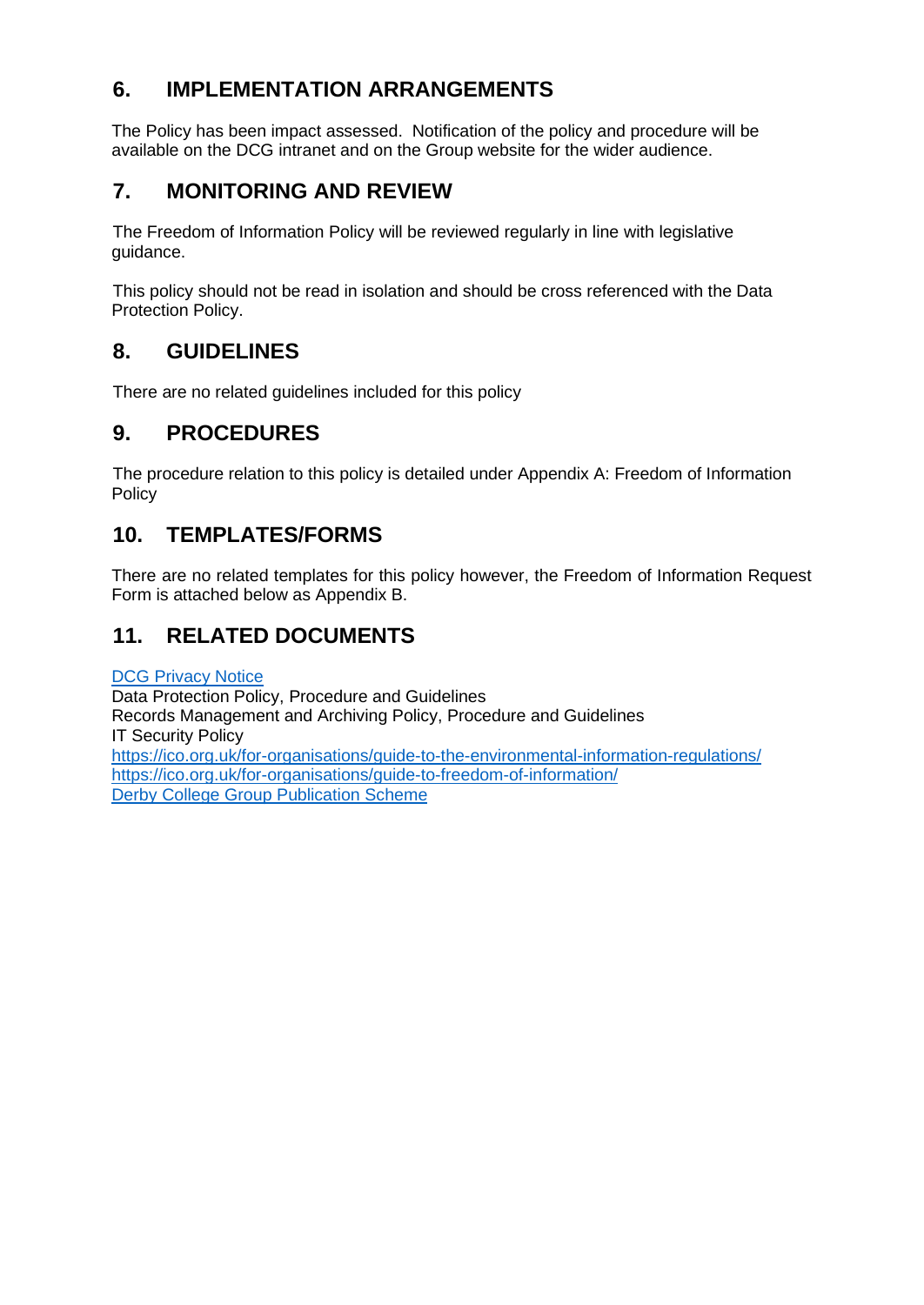### **APPENDIX A: Freedom of Information Procedure**

#### **How to make a Freedom of Information (FOI) request**

FOI requests can be made by letter or online, by completing the form at the end of this policy.

When making the request, it must include:

- requestors name
- an address where the requestor can be contacted
- a detailed description of the recorded information the requestor wants

A Freedom of Information Request does not give people access to their own personal data (information about themselves). If a member of the public wants to see information that the Group hold about them, they can make a **Subject Access Request** instead. Such a request would include anything the Group hold on paper/digitally within any system/storage arrangement within the Group. It would also extend to include all emails including those in draft but not sent and those deleted by employees but still stored on Group systems.

DCG intend to provide the information requested within 20 working days. If more time is needed, they will contact the requestor and tell them when they can expect the information.

#### **How to receive the information**

The information can be asked for in a number of different formats:

- paper or electronic copies of any original documents
- audio format
- large print

Depending on the nature of the request, all the information can be asked for, or just a summary.

#### **If the request is turned down**

Some sensitive information might not be available to members of the public, for example where an absolute exemption or other qualified exemption applies, together with a public interest reason for not releasing the data, or if the information breaches the personal data of third parties. If this is the case, the Freedom of Information Officer will tell you why they have withheld some or all of the information requested within the 20 working days' time period set out above.

The Act provides details of costs that may be reasonably incurred when dealing with a FOI request. If DCG believe that dealing with your request will cost them more than the amount set out in the Act, they can turn down your request.

They may have to turn down the request or ask for it to be more specific so they can provide the information the requestor looking for.

Subject to the above, if DCG do not provide the information requested, the requestor should contact the Group and ask them to review the decision. If the requestor is not satisfied with the outcome of the response, they can complain to the Information Commissioner's Office (**ICO**).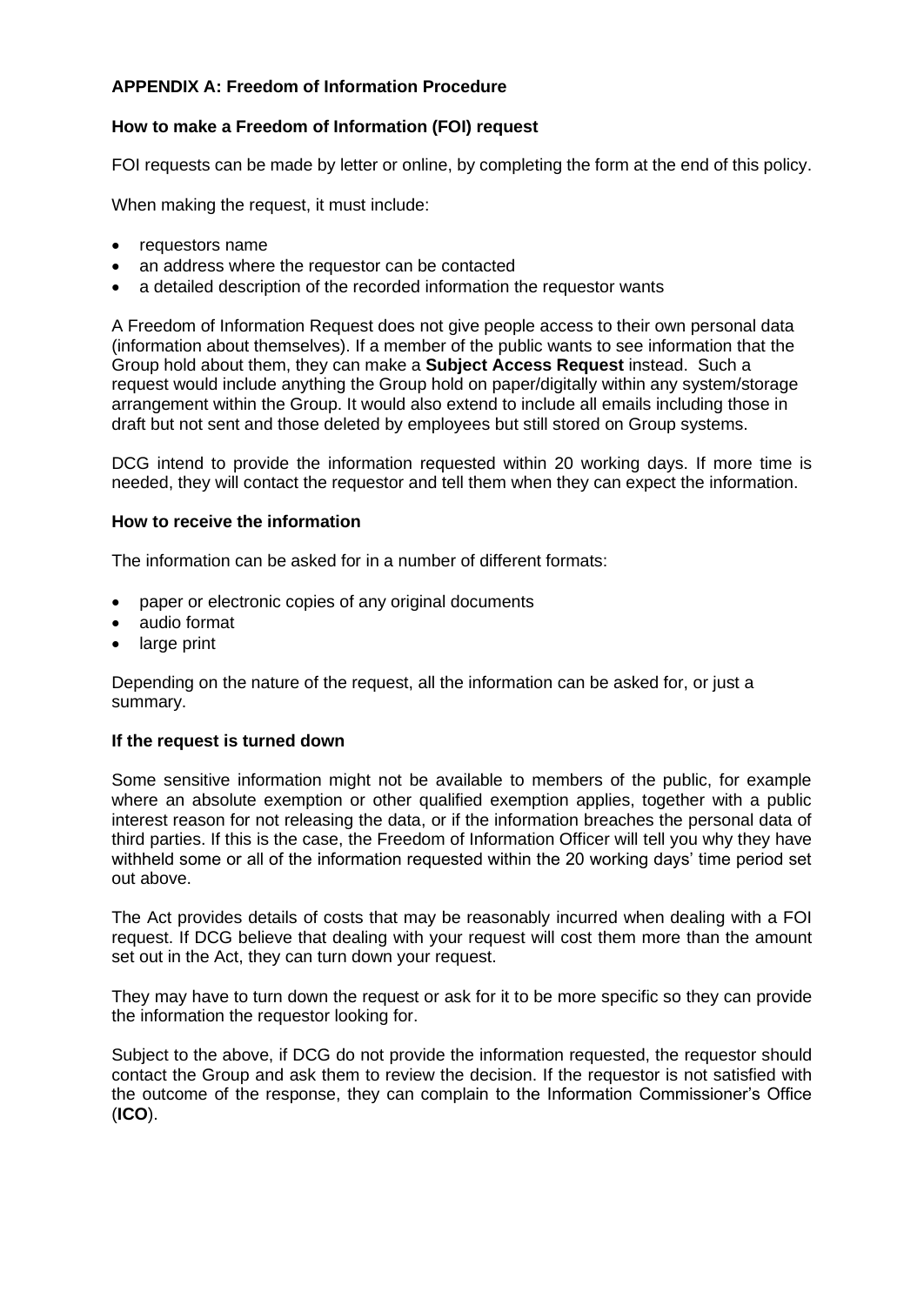#### **Publication Scheme**

A publication scheme is a document which describes the information a public authority publishes or intends to publish.

In this context, 'publish' means to make information available, routinely. These descriptions are called 'classes of information'. The scheme is not a list of the actual publication, because this will change as new material is published or existing material revised. It is, however, the Group's commitment to make available the information described.

A publication scheme must set out the classes, or categories, of information published. It must also make clear how the information described can be accessed

DCG has adopted the model publication scheme developed for the further education sector and is therefore committed to publishing the information it describes.

The model is designed for further education colleges and sixth form colleges across England, Wales and Northern Ireland.

The purpose of the model is to save institutions duplicating effort in producing individual schemes and to assist the public in accessing information from across the sector. However, to reflect the diversity in size and function of an institution, a number of optional classes of information are included.

As a result, models within the sector will vary slightly. Any option classes relevant to us have been included in our scheme. These classes are set out below:

- 1. Who we are and what we do
- 2. What we spend and how we spend it
- 3. What our priorities are and how we are doing
- 4. How we make decisions
- 5. Our policies and procedures
- 6. Lists and registers
- 7. The services we offer

You can access the guide on the above classes by clicking this link <https://ico.org.uk/media/1131/definition-document-colleges-of-further-education.pdf>

#### **Charges**

DCG will not charge for most searches. Where the quantity of work required to complete the searches would be greater than 18 hours, they will either refuse to provide for the information or charge for the same. The hourly rate charged by them in this circumstance would be £25 per hour (or, if this is amended by the ICO, the amended amount).

If there are any questions regarding the policy please contact the Freedom of Information Officer on the details provided below.

To make a request for information under the Act or if you have a complaint regarding a request for information or any published information please contact:

Cheryl Tacchi The Data Protection and Risk Assurance Co-ordinator (Freedom of Information Officer) Derby College The Roundhouse Pride Park Derby DE24 8JE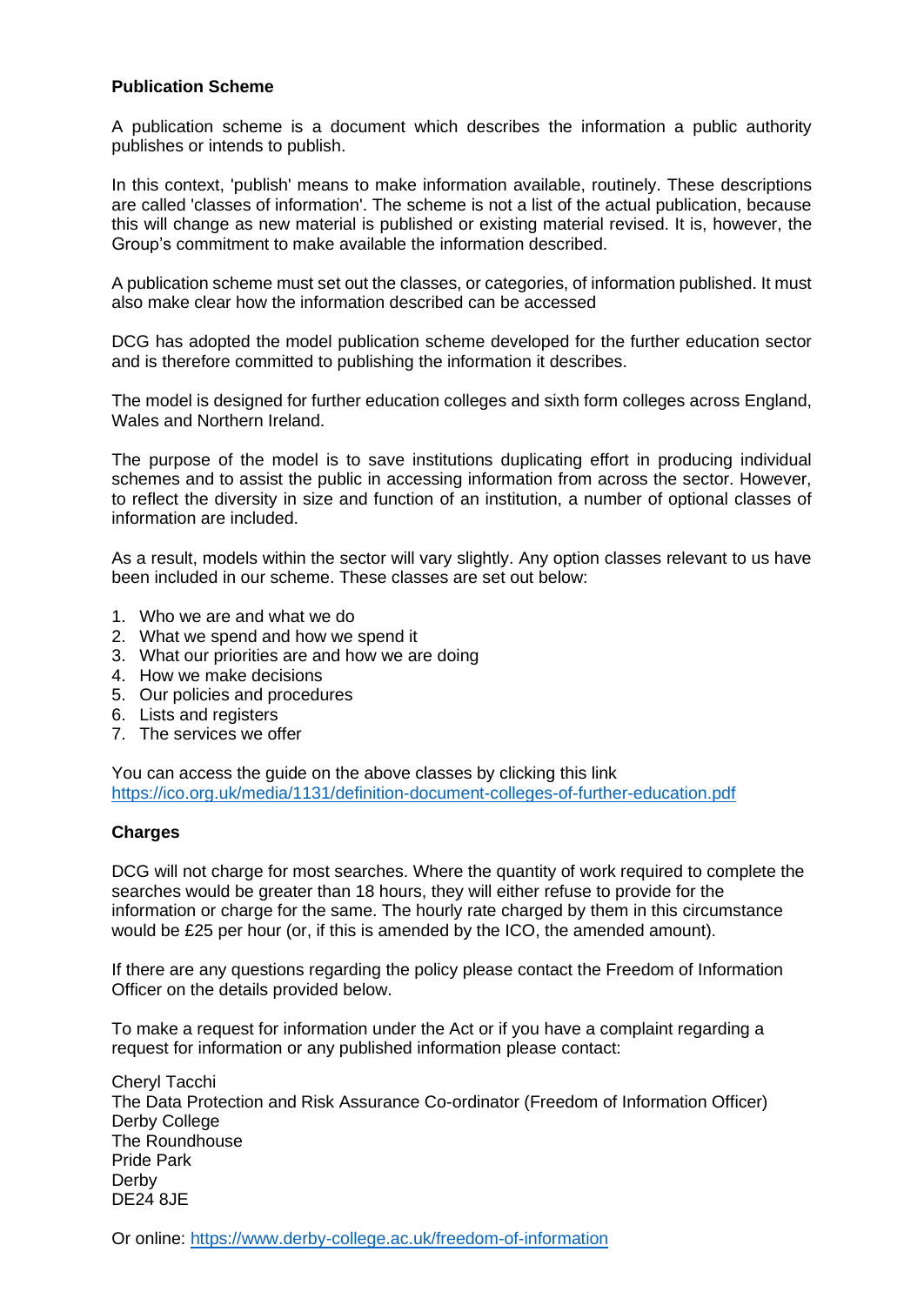#### **APPENDIX B – FREEDOM OF INFORMATION REQUEST FORM**

#### **Section 1 – Applicant Details**

| Title (please tick one):   Mr | <b>Mrs</b><br><b>Miss</b><br>Ms<br>Title (please state): |
|-------------------------------|----------------------------------------------------------|
| Forename(s):                  |                                                          |
| Family Name:                  |                                                          |

#### **Section 2 – Applicant Details**

| <b>Current Address:</b> |  |
|-------------------------|--|
|                         |  |
|                         |  |
| Postcode                |  |
| Email Address:          |  |

For information on how we use/store your data, please refer to our Privacy Notice available on our website:<https://www.derby-college.ac.uk/gdpr>

#### **Section 3 – Details of Information Required**

Please use this space to give us any details about the information you are requesting, for example by stating specific documents you require (use extra sheets if necessary):